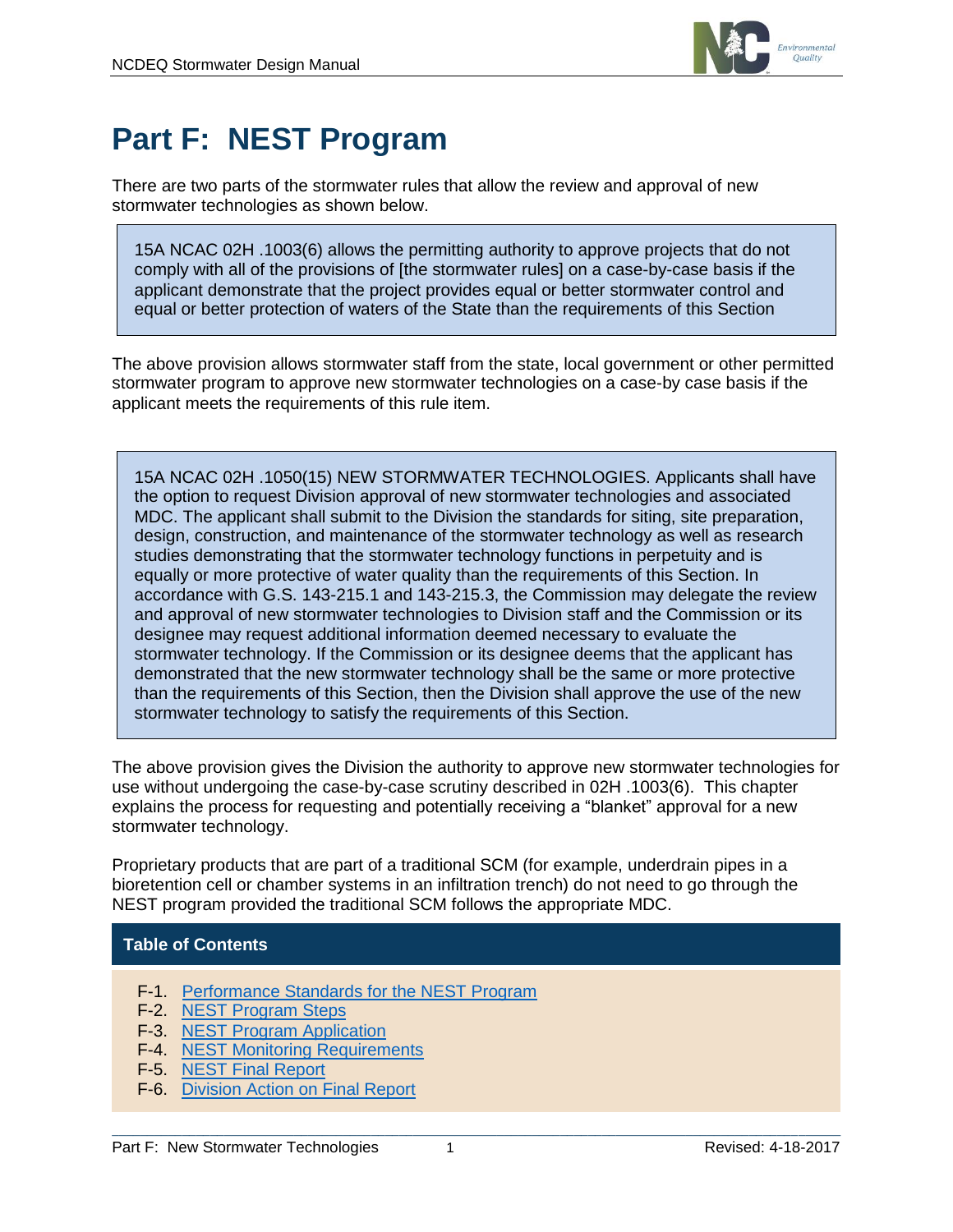

# <span id="page-1-0"></span>**F-1. Performance Standards for the NEST Program**

Stormwater technologies shall achieve the effluent rates listed in Table 1 below to be considered Primary SCMs.

| <b>Median Influent EMC</b> | Applicable Performance Standard <sup>1,2</sup> |
|----------------------------|------------------------------------------------|
| $<$ 20 mg/L                | Invalid test                                   |
| $20 - 35$ mg/L             | > 29% removal                                  |
| $35 - 100$ mg/L            | $<$ 25 mg/L                                    |
| 100 mg/L                   | $\geq$ 75% removal                             |

#### *Table 1: TSS Removal Standards for Primary SCMs*

<sup>1</sup> The median effluent EMC requirements may also be considered on a total load basis for SCMs that reduce runoff volume. Divide the performance standard by [100% – (% of runoff reduced)] to determine the corresponding load-based standards.

<sup>2</sup> Primary SCMs comply with the above standards as demonstrated through research studies. Proposed new stormwater technologies shall be held to this same standard.



### <span id="page-1-1"></span>*Figure 2: Required Performance Standard for Primary SCMs*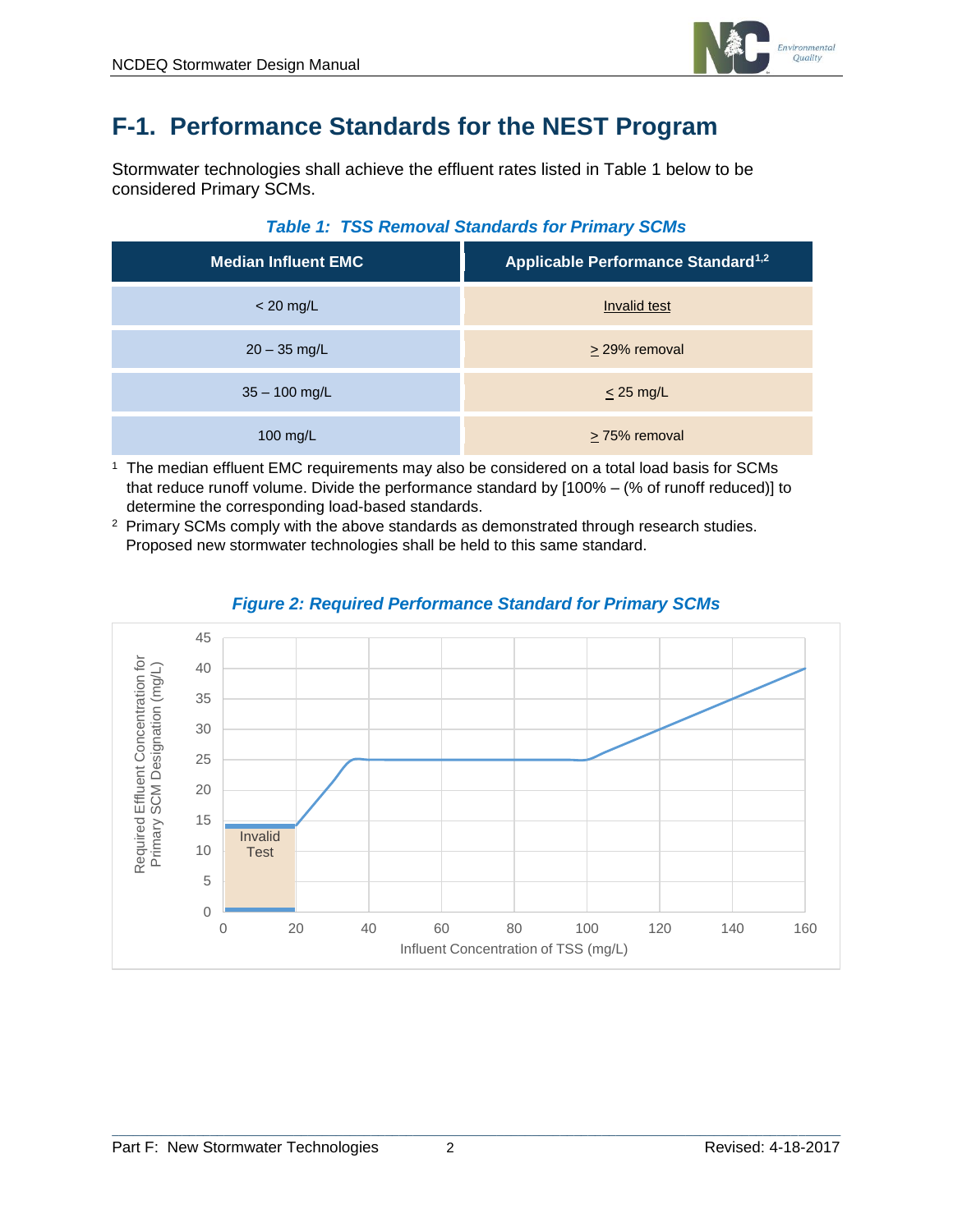

### **F-2. NEST Program Steps**

The process for a NEST to be considered by the Division shall be as follows:

- (a) The applicant shall submit a NEST Program Application to the Division that includes the items listed in Section F-3.
- (b) The Division shall accept the device into the NEST Program if it finds that the application is complete and that the NEST has the capability of meeting the performance standard in Section F-1. The Division shall notify the applicant in writing that the device has been accepted into the NEST Program.
- (c) The NEST shall be installed on the proposed research sites and an entity other than the applicant shall conduct monitoring in accordance with Section F-4. Research that has already been conducted may be used to demonstrate that the NEST achieves the performance standard in Section F-1 provided that the research meets all of the requirements in Section F-4.
- (d) The applicant shall submit a NEST Final Report pursuant to Section F-5 to the Division for review.
- (e) The Division shall review the NEST Final Report and determine whether the applicant has demonstrated that the NEST will meet the performance standards stated Section F-1.
- (f) If the NEST Final Report is approved, then the Division shall list the device on its web site as an approved NEST. The web site shall include the MDC and pollutant removal credit associated with the NEST.
- (g) If a device is accepted into the NEST Program but the applicant does not complete monitoring within 36 months after the date on which the applicant was notified of acceptance, then the Division shall be deemed to have been withdrawn.
- <span id="page-2-0"></span>(h) During the application, monitoring, reporting, and evaluation processes, NEST may not be used as an SCM to meet the requirements of this Section on any sites other than the research sites.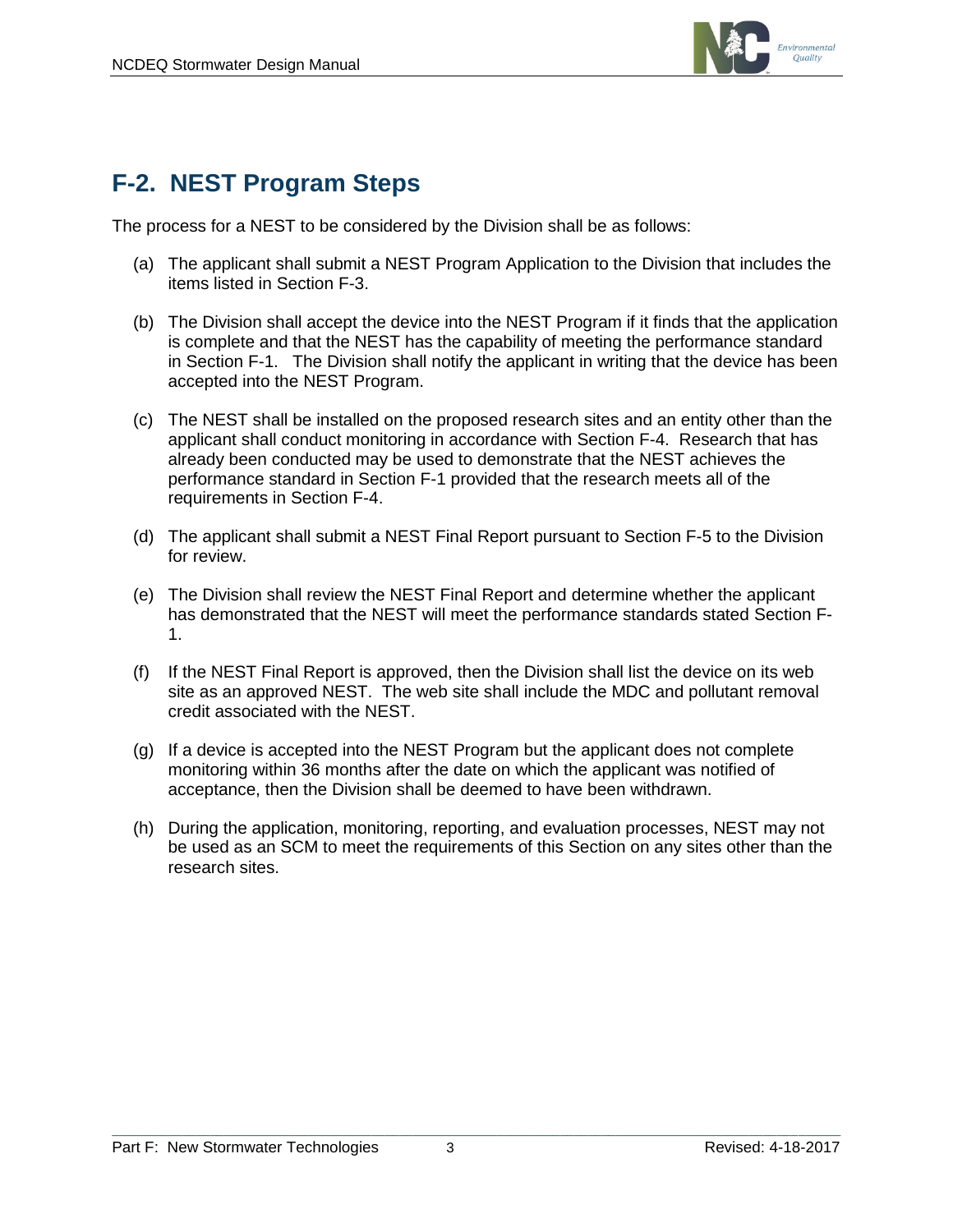

# **F-3. NEST Program Application**

The following information shall be provided to the Division when an applicant applies to the NEST Program.

- (a) a NEST Program Application Form. This form is available at the end of this chapter and shall include the following information:
	- (i) the name, address and contact information of the applicant;
	- (ii) the name, credentials, address and contact information of the entity conducting the research;
	- (iii) stormwater project number, if applicable;
	- (iv) the density of the entire project and of each drainage area;
	- (v) the name and certification information on the laboratory that will be used;
	- (vi) information about applicability of other State and federal environmental permits to the project including CAMA Major Development Permits, NPDES, Sedimentation and Erosion Control Plan, and Section 404/401 permits; and
	- (vii) a description of the NEST that will be used on the project,
- (b) a description of physical, chemical, and/or biological treatment mechanisms employed;
- (c) design drawings with dimensions for the test sites;
- (d) a description of construction materials, including a description of any components of the treatment system that may contain nutrients or metals that might contribute to increased pollutant concentrations in the effluent;
- (e) proposed MDC for the NEST that include all requirements for siting; site preparation, design, and construction; and maintenance activities and frequencies that are necessary to insure that the device meets the stated pollutant removal rates in perpetuity, including the following:
	- (i) a description of any pretreatment requirements or recommendations;
	- (ii) a description of all sizing methodology and technical design specifications based on a design maintenance frequency no more frequent than once per year;
	- (iii) a description of bypass provisions incorporated in the equipment or installation; and
	- (iv) maintenance procedures.
- (f) expected treatment capabilities, including existing monitoring studies that have been performed on the NEST;
- (g) a description of the research site that will be used to demonstrate the NEST's effectiveness as a stormwater treatment device, including the Hydrologic Soil Group on the site;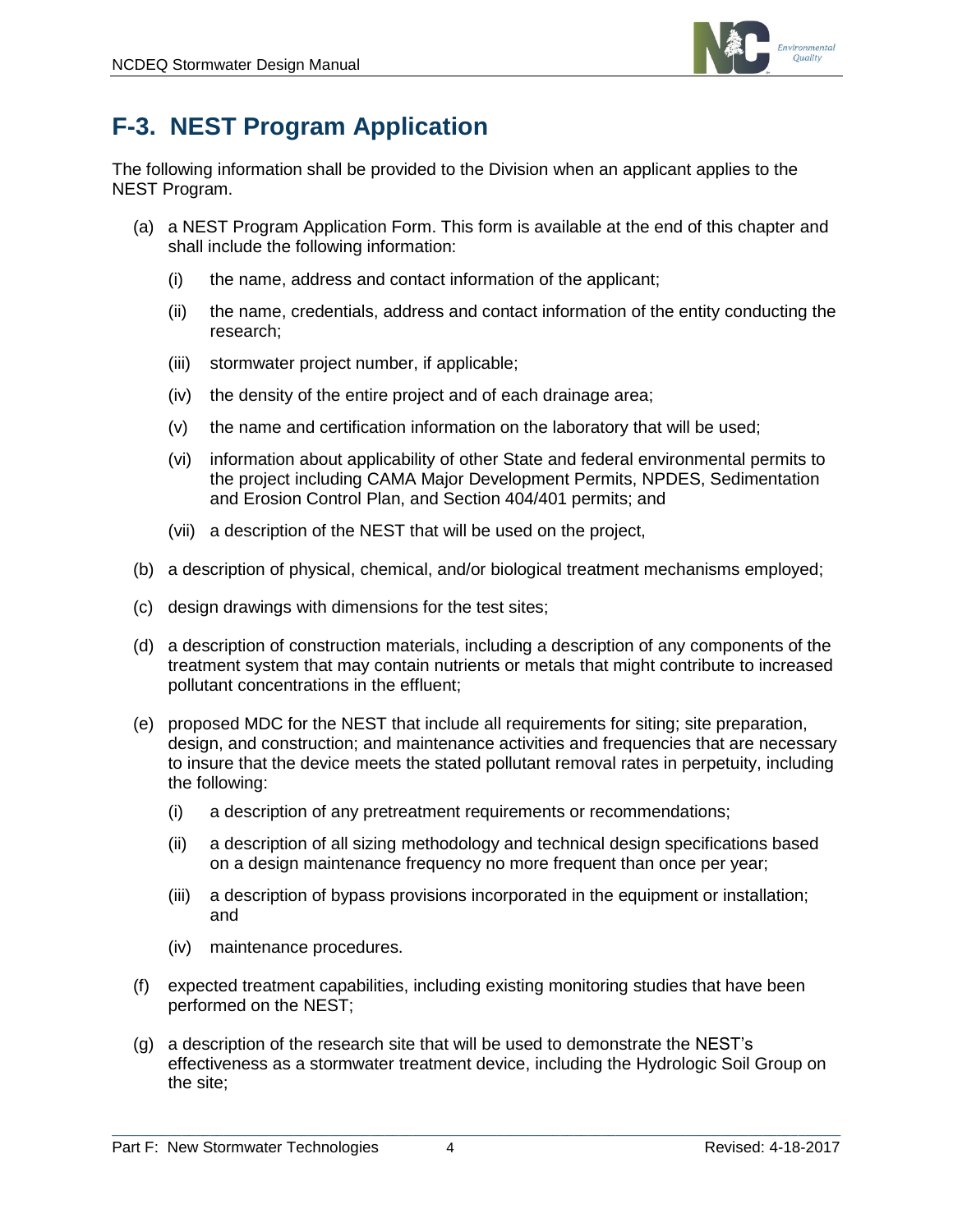

- (h) a Quality Assurance Project Plan conforming to the requirements in Section F-4, describing the monitoring procedures and protocols that will be used; and
- (i) a timeframe for completion of the monitoring and for submittal of the report to the Division for review.

# <span id="page-4-0"></span>**F-4. NEST Monitoring Requirements**

The following monitoring requirements shall be met:

- (a) A minimum of two sites shall be monitored to demonstrate the performance of the NEST. A minimum of one site shall be located within the state of North Carolina. The second site shall be in an area with similar soils, climate, and weather patterns as found in North Carolina. If one or more of the research sites is in Hydrologic Soil Group A soils, then the technology may be approved for use in Hydrologic Soil Group A only;
- (b) The monitoring shall include sampling of the NEST's performance for a minimum of 15 storm events over the course of a one-year period, with a minimum of three storm events in each season. Storm events monitored must be a minimum of 0.10 inches of rainfall;
- (c) Full storm hydrograph flow-weighted composite sampling of both the influent and effluent shall be monitored. The median influent concentration of Total Suspended Solids (TSS) shall be between 50 and 150 mg/L;
- (d) Seventy percent or more of the hydrograph's volume shall be represented by the sample collection for each storm event;
- (e) In addition to TSS, the following parameters shall be monitored: Total Kjeldahl Nitrogen (TKN), nitrate, Total Phosphorus (TP), and runoff volume into and out of the NEST. Other parameters may be monitored if the applicant is seeking approval for removal rates of those pollutants; and
- (f) Sampling, laboratory analysis, and data interpretation shall be conducted by an independent third party. The laboratory that is used shall be certified in accordance with Section .0800 of this Subchapter.

# <span id="page-4-1"></span>**F-5. NEST Final Report**

The following items shall be included in the NEST Final Report that the applicant submits to the Division:

- (a) as-built plans and details showing the site and the NEST from all monitoring sites;
- (b) a certification from the entity conducting the research that the Quality Assurance Project Plan approved by the Division was complied with during the conduct of the trial installations;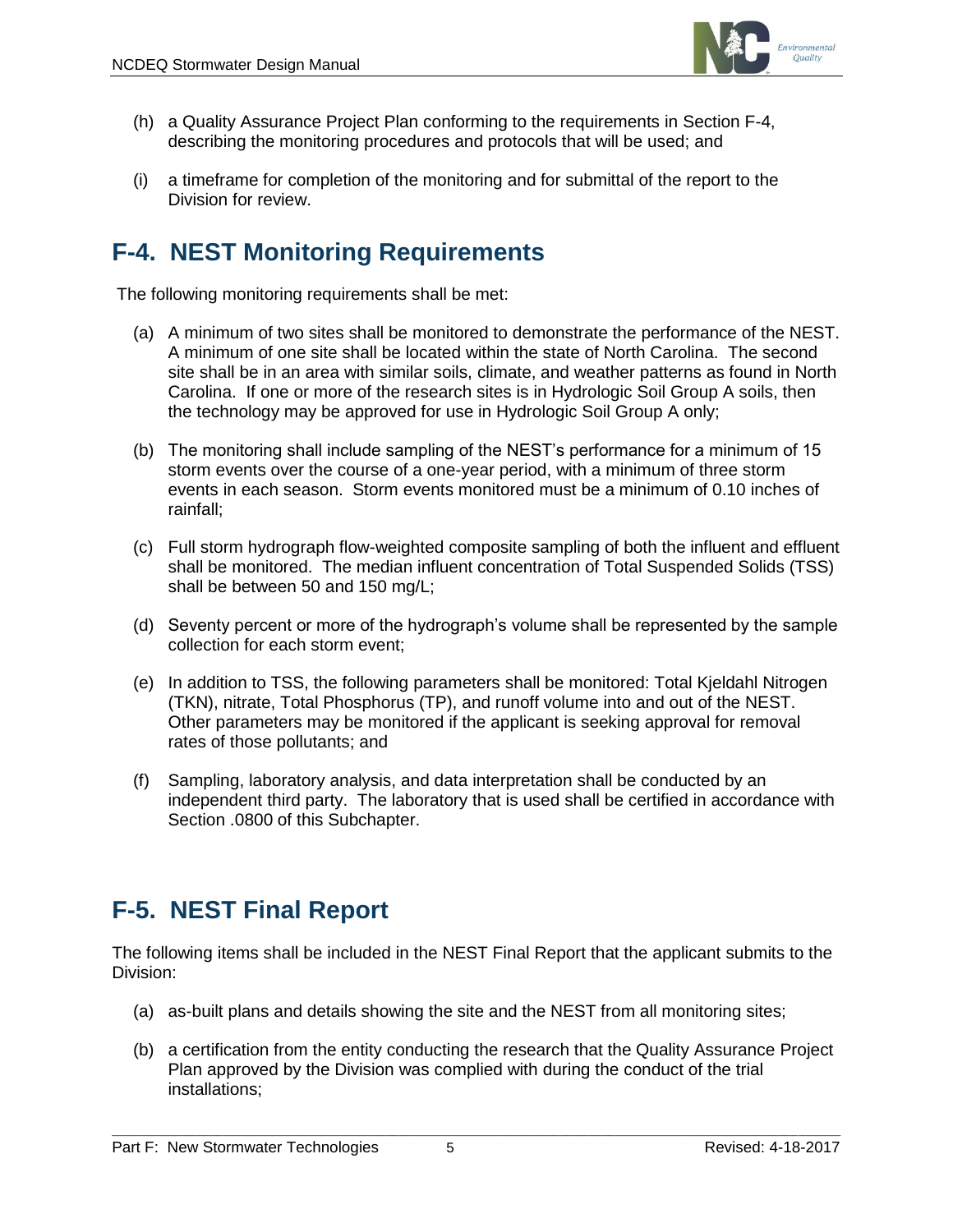

- (c) raw water quality data, including reports from the laboratory;
- (d) summary of water quality data and removal calculations;
- (e) influent and effluent volume data from each discrete storm event;
- (f) storm event information, including storm depth, date, duration, antecedent period, peak five-minute rainfall intensity;
- (g) a summary and interpretation of the monitoring results;
- (h) statistical analysis of the monitoring data;
- (i) proposed runoff volume reduction rates for the NEST as well as proposed effluent concentration credits for Total Nitrogen (TN) and TP. In addition, proposed effluent concentrations for any other pollutants that have been monitored as part of the NEST Program; and
- (j) a final list of MDC in the report, with notes on whether the MDC have changed since initial enrollment in the NEST Program.

### <span id="page-5-0"></span>**F-6. Division Action on the Final Report**

As a part of this evaluation, the Division shall consider whether the test period loading was representative of likely installation conditions, the reported maintenance activities during the test period, and whether additional pre-treatment measures are necessary in most potential installations. The Division shall take one of the following actions within 90 days of receiving the NEST Final Report:

- (a) If the NEST final report demonstrates that the NEST meets the performance standard in Section F-1, then the Division shall allow the NEST to be used as an SCM to meet the requirements of this Section. NESTs that have demonstrated compliance with Section F-1 shall receive a letter of final approval from the NCDEQ. After obtaining final approval, the proponent of the NEST shall draft a chapter on the NEST design for Part D of the [Stormwater Design Manual](https://deq.nc.gov/about/divisions/energy-mineral-land-resources/energy-mineral-land-permit-guidance/stormwater-bmp-manual) and a chapter on the NEST's pollutant removal capabilities for Part D of the [Stormwater Credit Manual.](https://ncdenr.s3.amazonaws.com/s3fs-public/Energy%20Mineral%20and%20Land%20Resources/Stormwater/BMP%20Manual/SCM_Credit_Doc_9-30-16.pdf)
- (b) If the NEST final report is inconclusive about whether the NEST meets the performance standard in Section F-1, then the Division shall require additional research studies before the NEST may be approved to be used as an SCM to meet the requirements set forth in this Section. The additional research studies shall comply with Section F-4, and a second NEST final report that complies Section F-5 shall be submitted to the Division for review and approval.
- (c) If the NEST final report demonstrates that the NEST does not meet the performance standard in Section F-1, then the Division shall take the following actions:
	- (i) The Division shall consider whether the NEST may be approved as a secondary SCM that could be used in conjunction with a primary SCM on a site;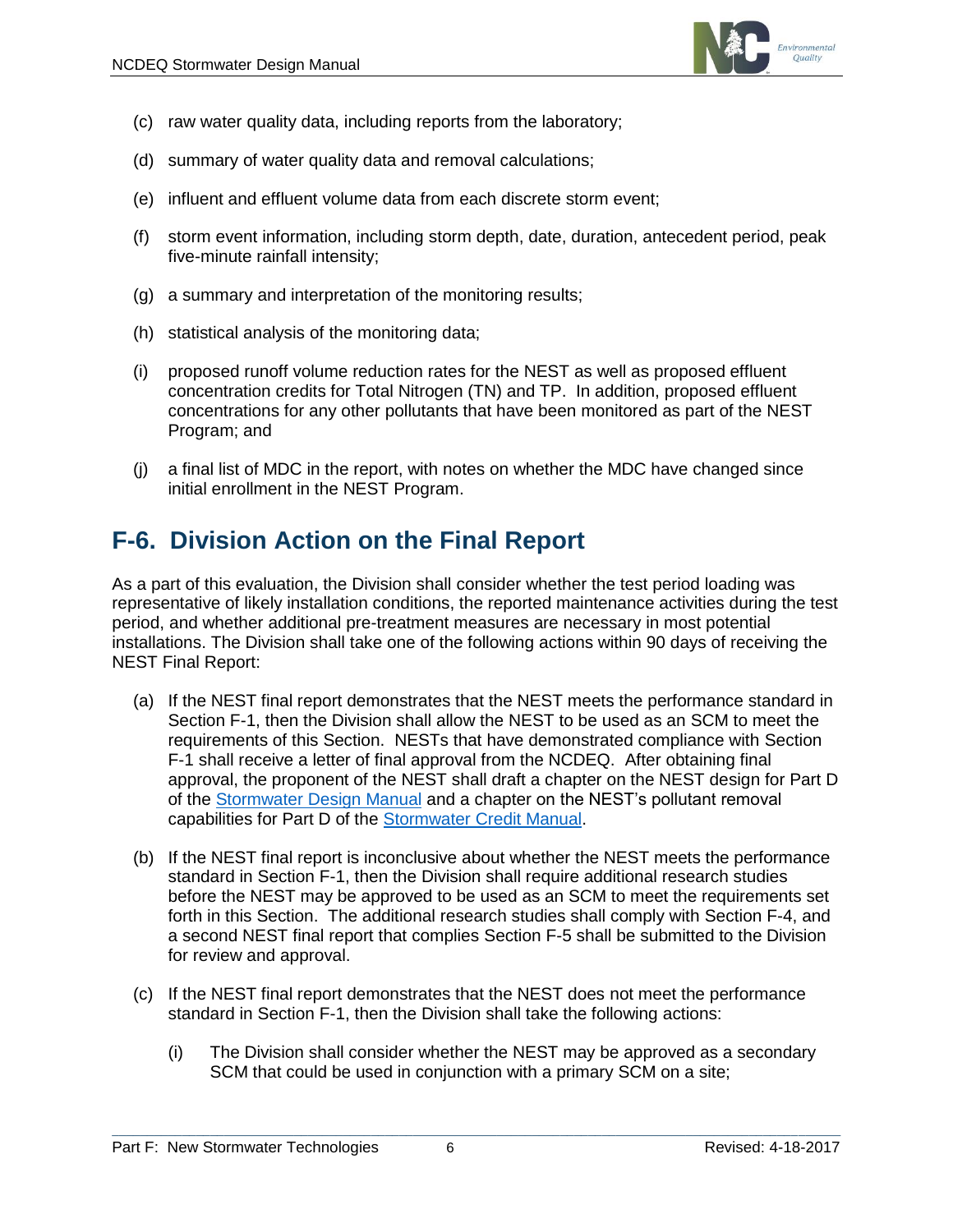

- (ii) The Division shall not allow the NEST to be used as a stand-alone SCM to meet the requirements set forth in this Section on future projects; and
- (iii) The Division shall allow the continued use of the NEST on the research sites provided that the NEST Final Report establishes that the NEST discharges at a median effluent concentration for TSS of 35 mg/L or less or reduces the annual cumulative load of TSS by 65% or greater. If the NEST does not meet this performance standard, then it shall be replaced at the research sites by an approved SCM that is designed, constructed, and maintained in accordance with 15A NCAC 02H .1050 through .1062.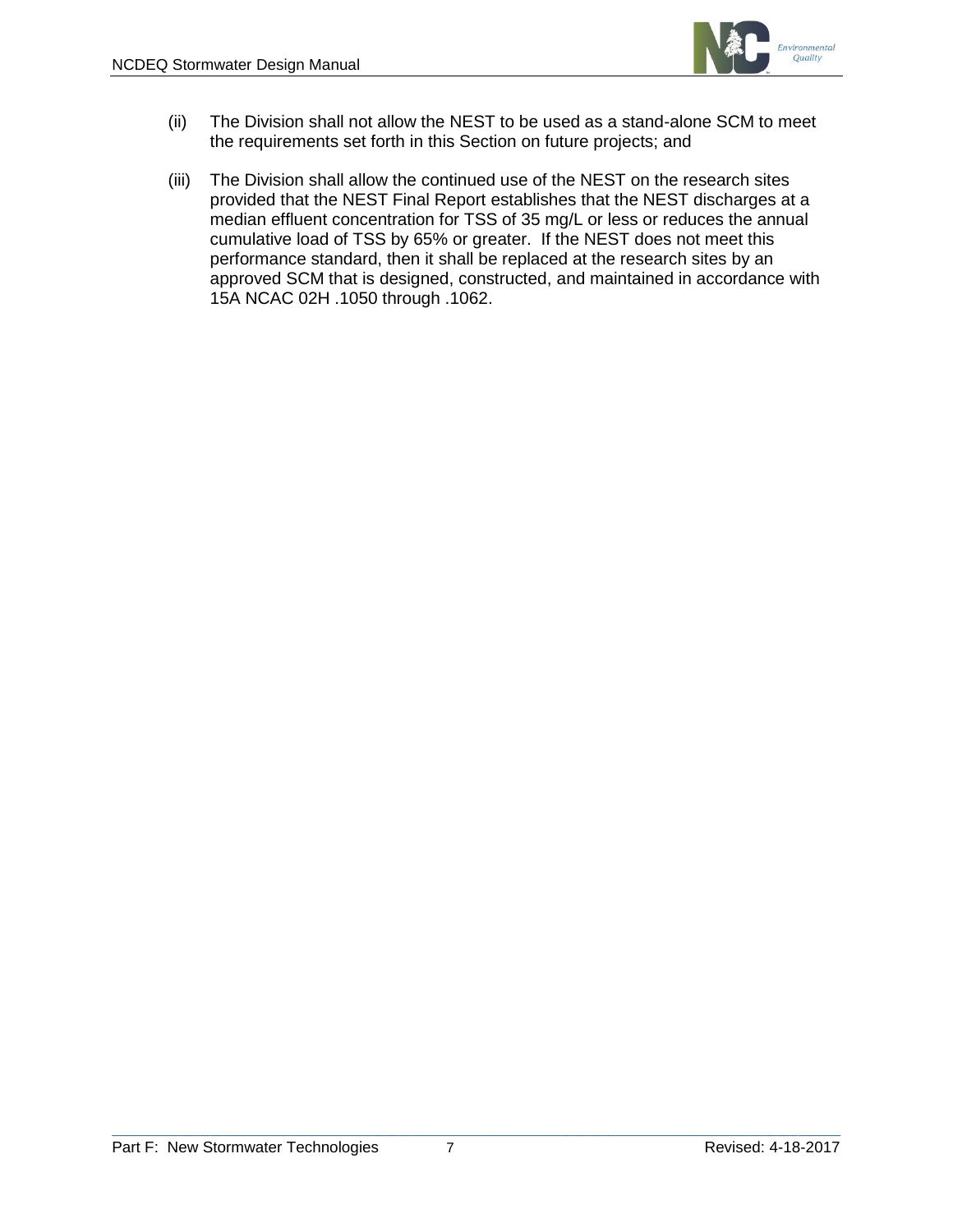

### **NEW STORMWATER TECHNOLOGIES (NEST) APPLICATION FORM**

#### **A. APPLICANT INFORMATION**

□ I have read and understood Part F: New Stormwater Technologies of the Stormwater Design Manual.

| 1. Applicant name:                       |        |      |
|------------------------------------------|--------|------|
| 2. Applicant contact information         |        |      |
| Street Address: <u>www.community.com</u> |        |      |
| City:                                    | State: | Zip: |
| Phone: $($ $)$                           |        |      |
| Email:                                   |        |      |

#### **B. NEST INFORMATION**

- 1. Name of NEST:
- 2. Description of the chemical, physical and biological process the NEST uses:
- 3. Description of the construction materials, including a description of any components of the treatment system that may contain nutrients or metals that might contribute to increased pollutant concentrations in the effluent:
- 4. Expected treatment capabilities of the NEST, including existing monitoring studies:

#### **C. RESEARCH SITE #1 INFORMATION**

|    | 1. Name of research site #1:                                                     |                          |
|----|----------------------------------------------------------------------------------|--------------------------|
| 2. | Address of research site #1 (street address): __________________________________ |                          |
|    | City:<br>State:<br><u> 1980 - Andrea Andrew Maria (h. 1980).</u>                 | Zip:                     |
|    | 3. Description of research site #1 (including percentage built-upon area):       |                          |
|    |                                                                                  |                          |
|    | 4. Stormwater permit number (if applicable): ___________________________________ |                          |
|    | 5. Other permits for research site #1 (if applicable):                           |                          |
|    |                                                                                  |                          |
|    | Dout F. Nau Claususday Tachnalagias<br>$\sim$                                    | <b>DAMAAAL 4 40 0047</b> |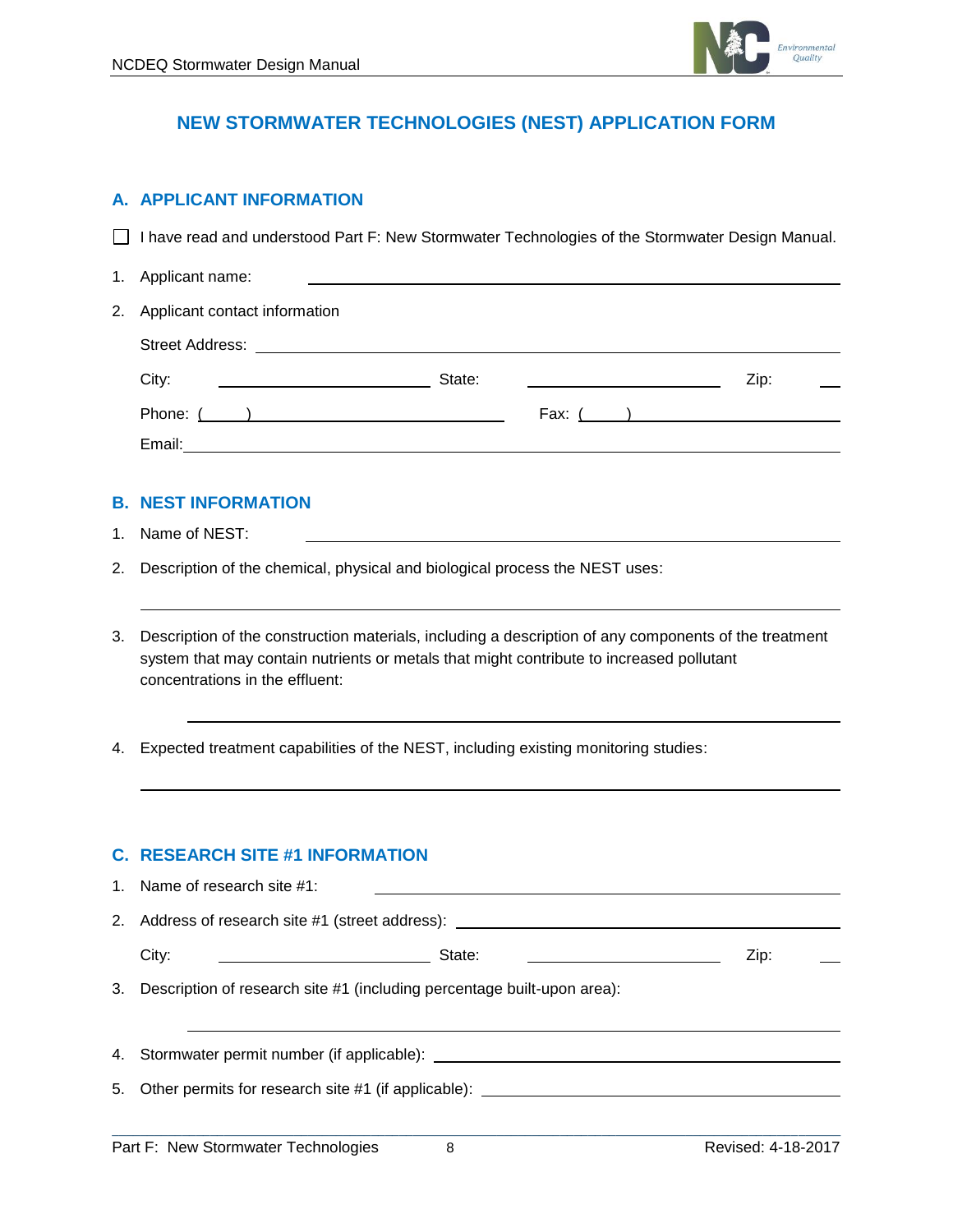

| 7. Research contact information: |        |      |
|----------------------------------|--------|------|
|                                  |        |      |
| City:                            | State: | Zip: |
|                                  |        |      |
| Email:                           |        |      |

### **D. RESEARCH SITE #2 INFORMATION**

|                                | 1. Name of research site #2:                                                                                        |      |  |
|--------------------------------|---------------------------------------------------------------------------------------------------------------------|------|--|
|                                |                                                                                                                     |      |  |
|                                | City:<br><u> 1989 - Andrea Barbara, poeta esperanto-</u>                                                            | Zip: |  |
|                                | 3. Description of research site #2 (including percentage built-upon area):                                          |      |  |
|                                |                                                                                                                     |      |  |
|                                | 4. Stormwater permit number (if applicable): ___________________________________                                    |      |  |
|                                |                                                                                                                     |      |  |
|                                |                                                                                                                     |      |  |
| $7_{\scriptscriptstyle{\sim}}$ | Research contact information:                                                                                       |      |  |
|                                |                                                                                                                     |      |  |
|                                |                                                                                                                     | Zip: |  |
|                                | Phone: $($ $)$<br>Fax: $($ and $)$                                                                                  |      |  |
|                                | Email: <u>Contract Communication</u> Contract Communication Communication Communication Communication Communication |      |  |

### **E. SUBMITTAL REQUIREMENTS**

We require a hard copy and an electronic copy of the submittal package.

Submit the electronic copy to: [stormwater@ncdenr.gov](mailto:stormwater@ncdenr.gov)

Submit the hard copy to: NEST Program

NCDEQ | DEMLR | Stormwater Program 1612 Mail Service Center, Raleigh, NC 27699-1612